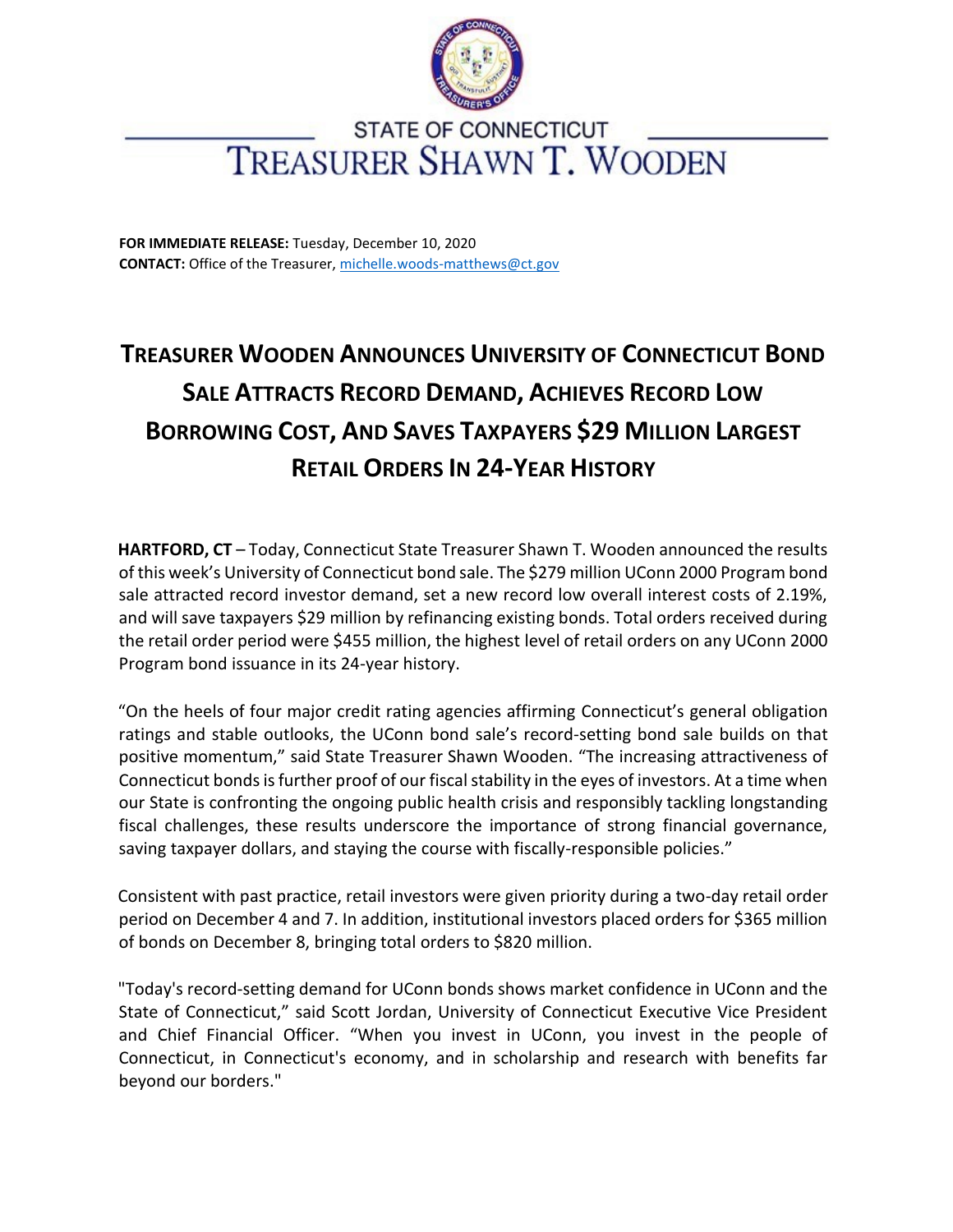The overall interest cost on the 20-year new money portion of the sale was 2.19%, the lowest cost on any comparable UConn 2000 Program issuance on record - even lower than the 2.31% interest cost on the State's June 2020 General Obligation bond sale.

Of the \$279 million of bonds issued, \$160 million are new money bonds, and along with associated bond premium will provide \$200 million of funds for UConn infrastructure investments. Key projects being funded include academic and research facilities; improvements to the Fine Arts complex; residential life facilities; library collections; and telecom, equipment and infrastructure improvements at the Storrs and UConn Health campuses.

The remaining \$119 million of bonds issued will refinance existing higher-interest bonds for debt service savings of approximately \$29.0 million over the next ten years. Since Treasurer Wooden took office in January 2019, he has lowered previously issued debt service by \$97 million, including this sale.

"By refunding existing debt for savings, we were able to take advantage of market demand and attractive low interest rates. By doing so, we have reduced the state's fixed costs for years to come, which is positive for our credit ratings, and in turn saves taxpayer dollars," continued Treasurer Shawn Wooden.

In advance of the sale, three major rating agencies affirmed their credit ratings for the UConn 2000 bonding program with Stable outlooks: Moody's Investors Service at 'A1', Standard & Poor's at 'A+', and Fitch Ratings at 'A'.

The bonds are scheduled to close on December 17, 2020. For more information on the State's bond sale visit BuyCtBonds.com.

**###** 

## **About the Office of the State Treasurer**

Under the leadership of Connecticut's State Treasurer Shawn T. Wooden, the Office of the Treasurer is dedicated to safeguarding the state's financial resources and taxpayers' dollars, while maximizing returns and minimizing risks for pension beneficiaries and operating at the highest professional and ethical standards. Through investments and cash management, the office continues to enhance the state's fiscal stability, financial literacy, college savings, and its approach to leveraging business partnerships to combat social issues such as gun violence, climate change, and equal opportunity for economic growth. Learn more about the Office of the T[r](https://portal.ct.gov/OTT/About-the-Treasury/Overview)easurer [here](https://portal.ct.gov/OTT/About-the-Treasury/Overview) a[n](https://www.facebook.com/treasurerwooden/)d follow along on [Facebook,](https://www.facebook.com/treasurerwooden/) [Instagram](https://www.instagram.com/cttreasurerwooden/) and [Twitter.](https://twitter.com/TreasurerWooden)